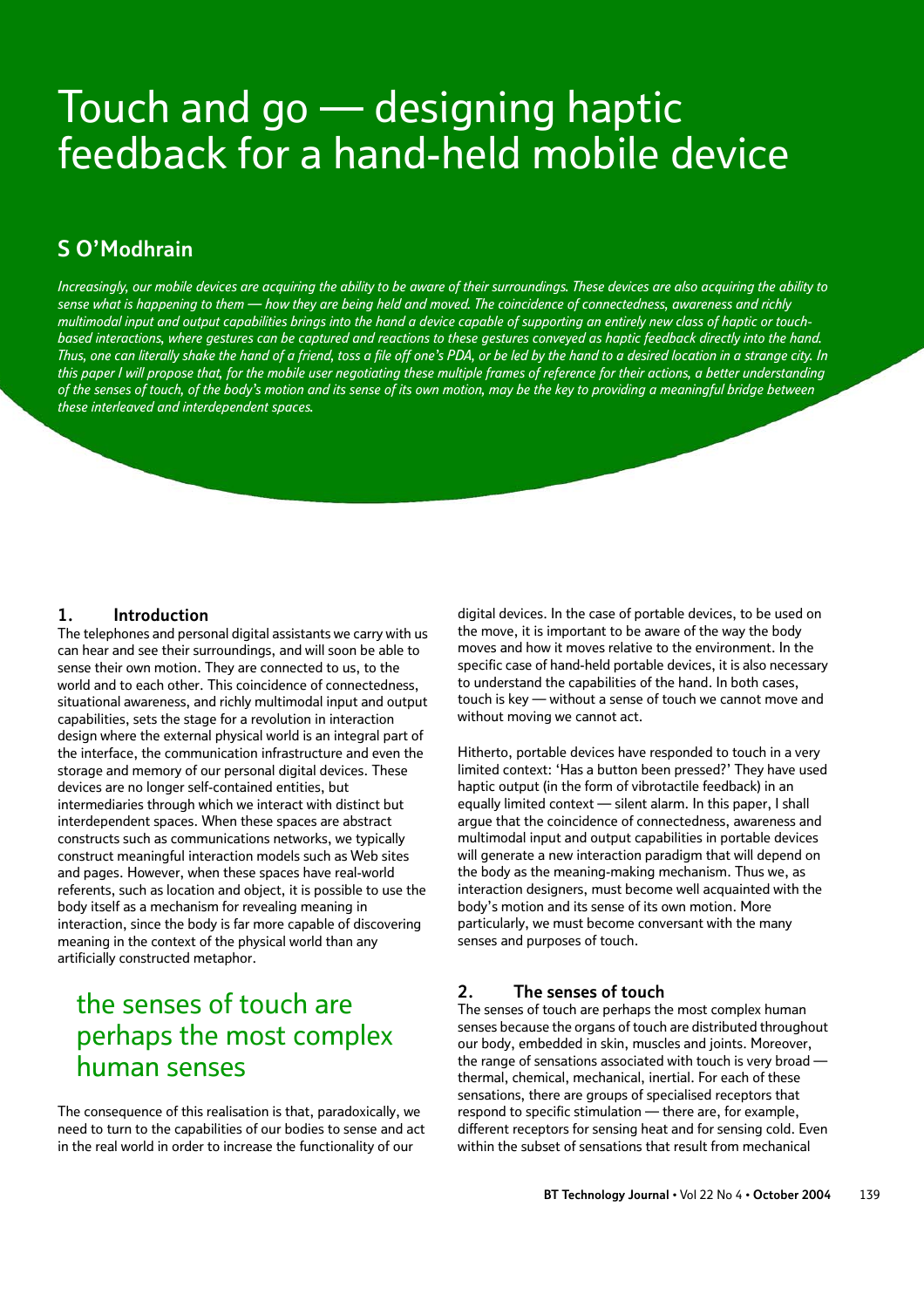stimulation such as pressure, at least four distinct types of receptor are involved in detecting exactly what kind of pressure is being applied — light or heavy, constant or varying.

For all these reasons, touch more than any other sense requires us to ask not how do we sense, but what and why do we sense?

### our senses of touch are key to our ability to manipulate the objects in our environment

To turn this question around, what would it mean to lose our senses of touch? Though such a sensory loss is rare, it is not unknown and its consequences are at first glance unexpected. In his book *Pride and a Daily Marathon* [1], Jonathan Cole documents the case of Ian Waterman who, at the age of 19, contracted a viral infection that resulted in the destruction of the peripheral tactile sensory nerves below his neck. The result was that while he could still transmit motor commands to his muscles, he was unable to monitor the response of these commands via the receptors embedded deep in his muscles and joints. Nor was he able to feel any sensation of light touch on his skin. He could still feel pain and temperature sensations as this subset of nerves within the peripheral sensory system was unaffected by the virus. Jonathan Cole's account documents the way in which Ian learned to retrain his proprioceptive system so that movements normally monitored by the visual, haptic and vestibular proprioceptive subsystems could be controlled through visual and vestibular feedback alone<sup>1</sup>. For Ian Waterman, the only way to ensure that his legs would move in a trajectory rhythm and sequence that would result in walking was to watch their motion and plan the sway of his upper body to ensure he shifted his centre of mass forward, but did not overbalance. Moreover, it was impossible for him to walk at all in the dark or in a crowded place where he could not see his feet. From this, it can be deduced that peripheral sensory neurons in muscles, tendons and joints both regulate self-produced motion and monitor motion imposed by interaction with elements in the environment such as gravity. The haptic sense, then, is clearly fundamental to our ability to move in the world.

When performing a simple action, such as picking up an object, Ian Waterman can determine whether he has applied the correct force to lift the object only by watching whether it is moving toward him or whether he is moving toward it. The fact that he cannot sense the posture of his own body with respect to the weight of the object requires him to rely on vision to monitor his position with respect to the outside world. If he does not apply sufficient force to lift an object, the object will not move. If he falls toward it, the object was too heavy to lift. If, when grasped, the object falls from his hand, he was not gripping it hard enough; if it is crushed, he applied too much force. In other words, without the help of skin receptors to sense slip, proprioceptive receptors to sense body position, and kinaesthetic feedback to monitor interaction forces, he must rely on vision to successfully move the object. Our senses of touch, then, are key to our ability to successfully act on and manipulate the objects in our environment.

The foregoing example serves not only to illustrate the complexity of touch, but also to highlight the interdependence of its various senses. The tactile sense, mediated by receptors in the skin, relies on movement between the skin and an object's surface in order for any sensation to be perceived without movement, objects disappear from our tactile view. The kinaesthetic sense, mediated by receptors in muscles and joints, must support the tactile sense by providing information about motion and self-motion. The proprioceptive sense, in turn, orients the entire system with respect to gravity and the outside world<sup>2</sup>.

In summary, the complexity and interdependence of the touch senses requires an approach to the design of applications that use touch where its various roles in sensing, motion and action are well understood and supported by appropriate sensory cues.

### **3. Some of the purposes of touch**

When considering the design of any application that incorporates the senses of touch, particularly in a hand-held mobile context, it is worth reflecting on situations where touch plays a significant role in existing interactions with the world. That is not to say we could not create entirely new forms of interaction, but starting from existing experience is likely to provide valuable information upon which such novel interactions can be built.

#### *3.1 Touch and action*

As has already been suggested, one area where touch plays a vital role is in direct physical interaction with objects in the environment. Such objects can either be the focus of our attention, as when exploring a new gadget, or they can be tools which mediate our interaction with something else in the environment such as a spoon for stirring coffee, a brush for sweeping the floor or a crane for moving a heavy load. The important consideration for designing for touch is that it should always be clear to the person using the interface to which properties of the mediated environment a particular touch effect relates. For example, in the case of the coffee spoon, one could choose either to provide an interface that preserves the tangible properties of the spoon — the shape of the handle, etc — but simulates the resistance of coffee when the handle is moved. Alternatively, one could provide some sort of generic grip, but simulate the coldness of a metal handle and the distribution of mass along its length so that when it is moved in the simulated liquid it feels heavy enough to be a spoon. Both approaches are equally valid. The first, where the tool handle is preserved, is typically used when it is

 $1$  The term 'proprioceptive', refers to the body's ability to monitor its position in the world. The proprioceptive system receives input from many sensory channels including the visual system, the kinaesthetic system and the vestibular system. Together these allow us to control and monitor the position and motion of our bodies, with reference to both our own body space and also to gravity and the external world.

<sup>&</sup>lt;sup>2</sup> See Heller and Schiff [2] for a detailed discussion of the senses of touch.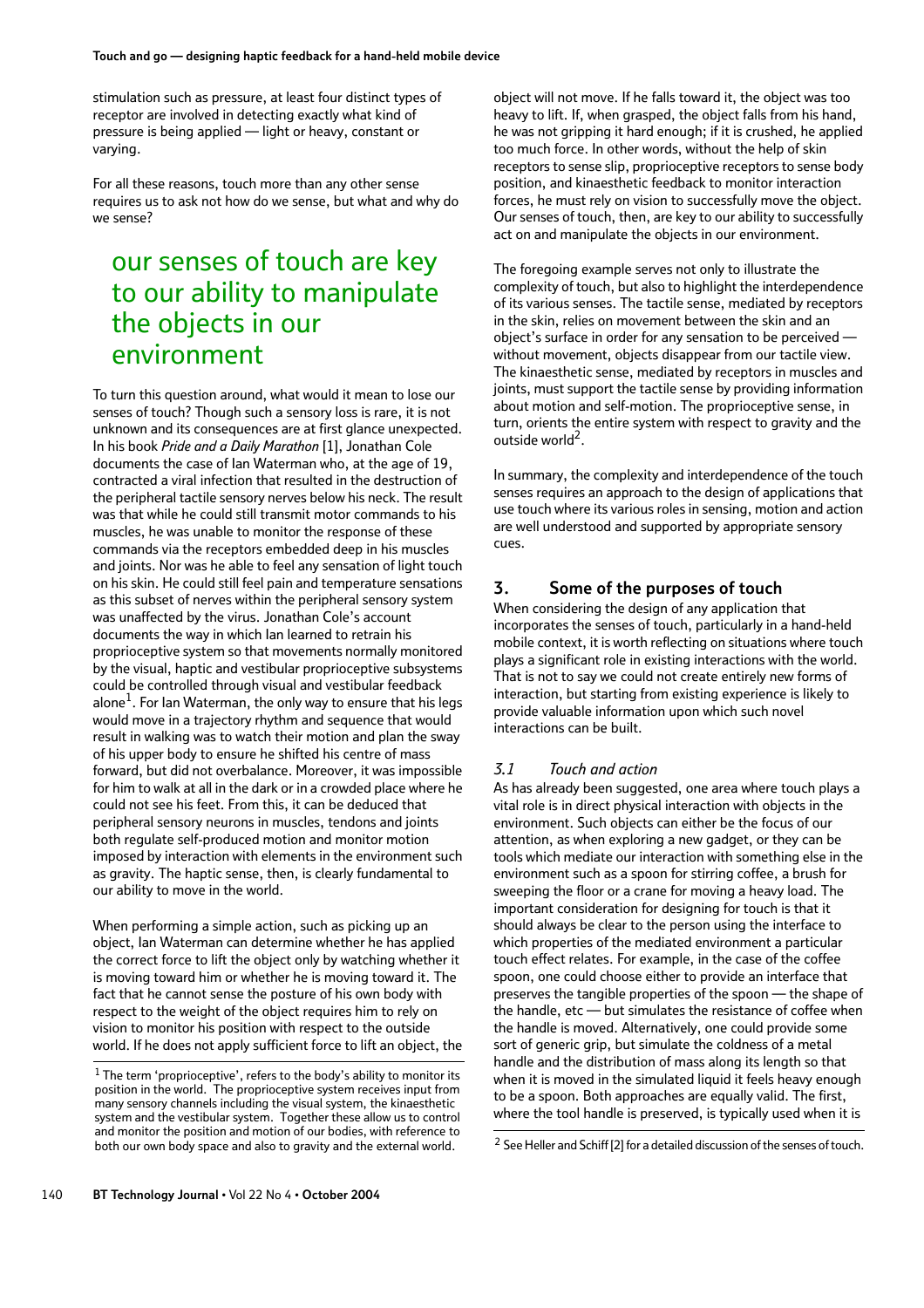desirable to allow a skill acquired in the real world to be more easily transferred to a simulated environment, as is the case in surgical training. Typically, haptic devices for surgical applications preserve the handles of familiar tools and simulate the feel of the operations of these tools on virtual tissue using force feedback devices  $[3]$ <sup>3</sup>. In this way, a trainee surgeon can practise a skill as many times as is necessary and also experience different 'cases' of a condition to be treated. The disadvantage of this approach is that these tools are designed with specific 'affordances', that is to say specific opportunities for action that are relevant only to the task being performed — pinching, rotating, puncturing, etc.

The second, more generalised approach which uses a common handle, provides a greater degree of flexibility. Here, one can simulate a variety of tool behaviours as well as a wide variety of environmental variables. Thus a multiple-degree-offreedom force feedback device such as the PhanToM can simulate a cutting tool as well as the clay to be sculpted [4], or a microscopic probe and the topology of the sample to be examined [5].

# it is important to understand which of the many touch sensations will be invoked

An important step in the design of any system that includes artificially generated touch effects, whether in the form of tactile, vibrotactile, thermal or force feedback, is to understand which of the many touch sensations will be invoked. For example, rendering the temperature of a spoon in a virtual cup of coffee will stimulate the thermal skin receptors, but will not create a response in haptic receptors embedded deep in muscles and joints. Conversely, simulating the forces created as the spoon is moved through the viscous coffee will create responses in the skin and muscle receptors which respond to inertial forces<sup>4</sup>. Finally, if it were possible to do so, simulating the moisture generated by steam rising from a hot cup of coffee would stimulate yet another set of moisture sensors in the skin. And all are parts of our touch-

 $3$  Force feedback devices such as the PhanToM [4] simulate the forces that might be experienced by a limb as it contacts, explores and manipulates an object. Typically these forces are transmitted to the hand of the user via a hand-held probe attached to a series of computer-controlled motors. As the user moves the probe in the device's workspace, their motion is sensed, and is resisted or assisted according to predetermined algorithms. The result is that the user can experience resistance to the penetration of object boundaries, textured surfaces, and visco-elastic properties of compliant materials, all through the modulation of forces generated in response to the speed and direction of the motion of their hand-held probe.

4 A growing body of work by Turvey and colleagues [6—8] suggests that there exists a specialised dynamic touch sense whose purpose is to interpret inertial forces that relate to the motion of limbs and the motion of wielded objects. This sense has been shown to contribute to our ability to discover, through touch, specific properties of wielded objects, such as the size and shape [7], and the sweetspot of a tennis racket [8]. This dynamic touch sense, as yet relatively unexplored, is likely to be crucial to our future understanding of perception and action.

related experience of coffee. As will be illustrated in section 5, the decision for the designer is to define the task that the touch effects will support, to select the touch sensations that are most relevant for the successful completion of this task, and then to select the technical solutions that will make it possible to generate the appropriate touch effects.

#### *3.2 Touch for communicating expression*

A specific subset of actions that should be considered in this context are actions which carry some expressive nuance. They are interesting because they represent an opportunity to reintroduce into mobile applications some of the richness of human interaction. Consider current trends to personalise SMS messages by supporting 'hand-written' signatures. In the binary world of the key press, there is no room for non-verbal cues. And yet, as Matt Locke [9] points out, all the information is there to be captured if our keyboards could only feel the touch of the person sending the message. One option, which has been explored by Oakley and O'Modhrain [10], is to capture a gesture, in this case the tossing of a ball, and send it as an adjunct to an instant message, to be replayed on a haptic feedback device when the message is read. Because the gesture is simply captured and passed through, much of its expressive nuance, such as the velocity and direction of the ball, is retained. In a similar project, Chang et al [11] built a mobile device that could transmit a form of haptic handshake (see Fig 1). When the device was squeezed, the pressure profile of the squeeze was measured, transmitted and converted into a series of vibrations displayed on the receiver's telephone. While the device could not reproduce the squeeze of a hand, it could capture the time-varying intensity of the original gesture, a mapping that proved to be remarkably effective given the relatively reductionist translation of force input at the sender's device to vibration output at the telephone of the receiver. This system was designed to be used as a parallel communication channel to speech and, when tested, was found to be used for negotiating turn-taking in conversation and adding emphasis to spoken phrases.

The pat on the back, the tap on the shoulder, the gentle caress of a bow on the string of a violin, all of these represent expressions of feeling mediated by the senses of touch.



Fig 1 ComTouch.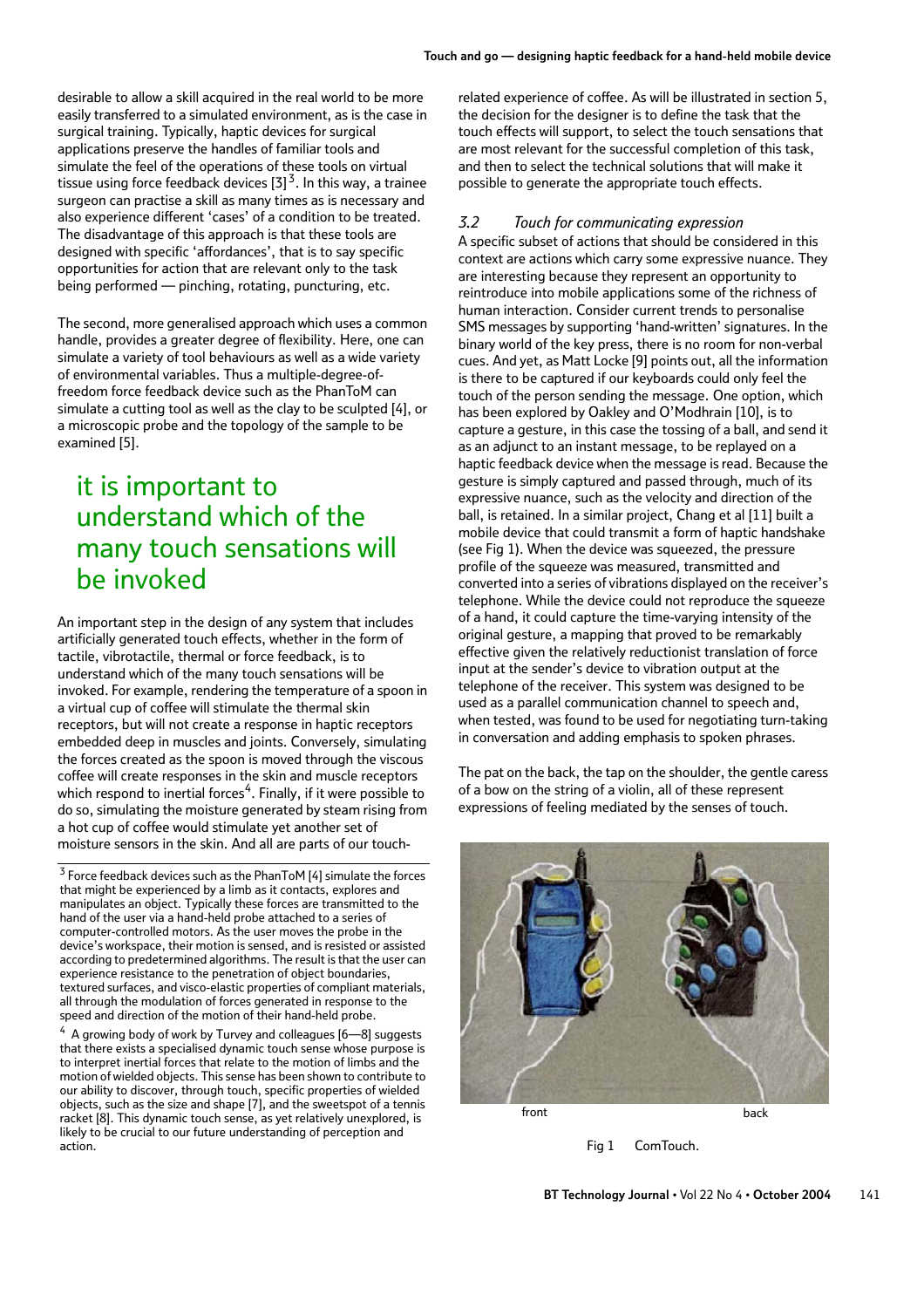Indeed, it is impossible to imagine a human gesture which does not embody expressive nuance. Capturing human motion, therefore, is the capturing of human expressive motion, for the two cannot be decoupled.

#### **4. Framing the senses of touch**

As the preceding discourse has suggested, the challenge for the designer of a mobile application is to provide meaningful support for someone using the system to negotiate the interleaved spaces the application must reference — the world-centred space through which the person is moving, the body-centred space of their gestures, and the device-centred space of the on-screen application interface. Of course, as moving living beings we are certainly well acquainted with relating our motion in the world to the motion of parts of our body with reference to each other. We are also adept at decoupling the motion of objects caused by our actions from motions of the same objects caused by forces outside our bodies [6]. The questions highlighted in this paper primarily arise because increasingly technologies make it possible to decouple the locus of action from the locus of the perceived response to that action. For example, tapping the screen of a PDA is a device-centred action but the response to this input might be to cause a document to be printed, which is an action in the world-centred frame of reference. If the printer is local, the result of the action will be perceived as the document appearing out of the printer, a response which the operator perceives as situated in the world-centred frame of reference. If the printer is remote, an on-screen indicator may change to indicate the success or otherwise of the printing action, which is a response delivered to the operator within the device-centred frame of reference. For such actions which are ballistic in nature, i.e. which, once triggered, are beyond the control of the operator, this potential conflict between frames of reference is not particularly significant since the operator can have little or no effect on the process once it has been started. However, for actions that provide continuous feedback and which allow for continuing intervention on the part of the operator, disparities between spatial and temporal frames of reference are likely to become more significant. Previously, such issues have been primarily the concern of domains of teleoperation such as remote vehicle operation, remote object manipulation (telemanipulation) and keyhole surgery. In each of these areas, an extensive body of work exists that highlights both the perceptual and technological challenges faced by the designers and operators of such systems. However, as has already been suggested, the rapid advances in the domain of sensing and actuation in mobile devices suggest that such concerns will soon be faced by a much wider design community, the designers of mobile applications. In this section, I will examine in turn the potential for device-generated touch effects to support the body's own haptic system in its capacity to relate physical space, motion and action through the senses of touch.

#### *4.1 Touch feedback to support action in the devicecentred frame of reference*

In the context of mobile applications, particularly those centred on hand-held devices, device-centred application interfaces are those which rely on no external frame of reference, i.e. application interfaces where actions performed on or using the device result in some change of state of an

application running on the device. With respect to touch, hand-held devices provide a unique opportunity since, if the motion of the device can be sensed, hand gestures can be used to control such actions as scrolling through documents and lists [12].

# the challenge for the designer is to provide meaningful support for someone using the system

Moreover, because in our interaction with the world the hand represents a closed-loop system for controlling the manipulation of objects, there exists a tight coupling between actions performed and the ability to sense, through touch, the results of those actions [13]. In hand-held devices, therefore, it becomes possible to create mappings between gestures or actions of the hand on a device, and the haptic responses of the device to these actions.

In order to further explore this potential, we have recently constructed a device that extends the functionality of a pocket PC by adding inertial sensing and high-fidelity vibrotactile feedback [14]. Using this system, we created a simple maze game where the tilting of the device causes a virtual ball to roll around on the screen. Using vibrotactile feedback, we generate low-amplitude vibrations to give the impression of friction as the ball rolls across the device and distinct vibrotactile events when the ball reaches the edges of the screen to give the sense of a physical ball contacting the inside of the device's case (see Fig 2).



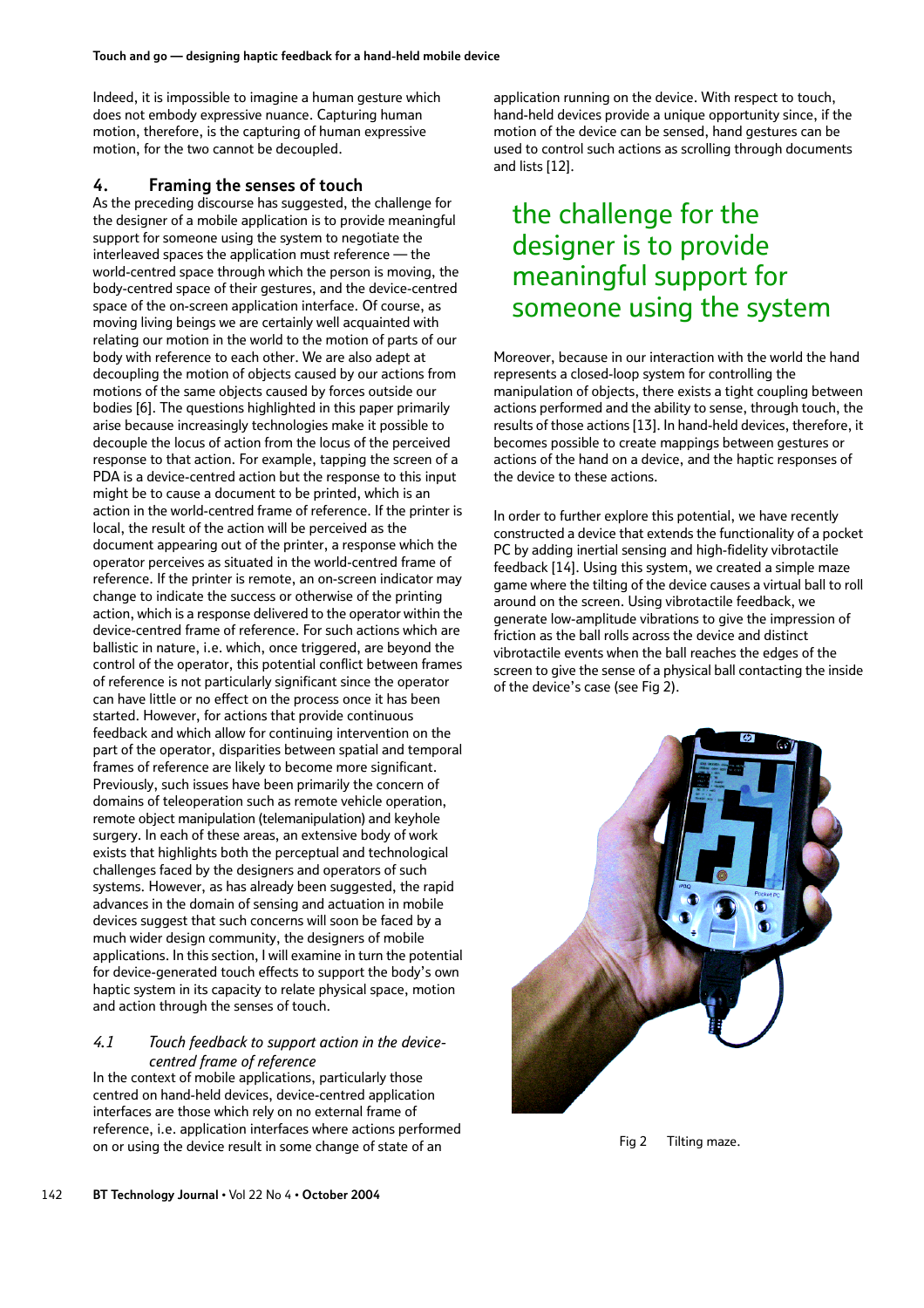From the perspective of haptic feedback design, this application is somewhat interesting because it relies on a combination of the user's own sense of the angle of the device in their hand with respect to gravity to move the ball through the maze, while taking advantage of artificially generated touch effects to inform them about the consequence of the tilting action, namely the event of the ball hitting the side of the device. Strictly speaking the maze application does reference the external world through the sensing of the position of the device with respect to gravity, but no external infrastructure is necessary to support this reference, at least for earth-bound users.

#### *4.2 Touch feedback to support action in a bodycentred frame of reference*

In the context of mobile application design, body-centred applications refer to the movement of the device with respect to the body of the user. This is the most exciting area for the domain of touch-based mobile application design, since the bridge between physical and virtual spaces is effectively closed within the hand. The location-aware device, held in the hand, responds to the motion of the hand in a collocated physical and virtual space, with a reaction that can be felt. In this way, actions with precise referents in the real world of the body space are perceived to have simultaneous consequences in real and virtual environments such that the felt reactions are equally meaningful in both. An example which illustrates this is Angesleva's Body Mnemonics [15], an interface to portable devices where the body space of the user becomes a means of organising the information in one's PDA (see Fig 3). Information is stored and subsequently accessed by moving the device to different locations around one's body.

The system relies on a combination of the user's own proprioceptive sense to place and retrieve information in the body space, and device-generated vibrotactile cues to give additional feedback, such as task status, right into the hand. Just as one would rely on kinaesthetic and tactile memory to reach into one's physical pockets and identify elements of one's personal portable database by their feel (notebook, wallet, etc), so this application uses the same touch senses to



allow one to reach into one's digital pockets in the same way. The frame of spatial reference, here, is an egocentric space, grounded in the anatomy of the user's body and motion in that space reveals information in a parallel space, the on-line database of personal information. But the meaning-making mechanism, the mechanism which makes it possible for the user to negotiate this space, is their own kinaesthetic sense without the ability to accurately move the device to the parts of their body where they have placed information, the interface is useless.

## the challenge is to decide exactly what cues build on the body's abilities

In this application it is true to say that there is a meaningful mapping between the task of organising and finding one's information, the sensory cues supported by the application and the capabilities of the hardware used. This, for me, is the basis of a truly powerful interaction design.

#### *4.3 Touch feedback to support action in a worldcentred frame of reference*

In the context of mobile applications, world-centred actions relate to the movement of the person, with the device, in the world. As such, these applications require some external referent to situate the person in time and space. Many such applications are piggy-backed on existing infrastructure, such as networks for mobile telecommunications, or the global positioning system. Other systems, such as museum exhibits, use physical electronic tags. The important capability that they provide in the context of this discussion is to incorporate aspects of how a person is moving through a space as a way to reveal information relating to their immediate physical surroundings. Thus while these applications may not always explicitly use artificially generated touch effects, they rely on a person's ability to relate their own motion and speed of motion to the physical environment around them. Examples of such applications are now fairly common in domains such as dynamic street maps, situated narratives [16] and situated mobile gaming [17].

#### *4.4 Summary*

While the preceding sections have sought to illustrate the design space of touch-enhanced mobile applications by distinguishing between different frames of reference for action, in reality such distinctions are likely to be somewhat artificial and even constraining. In fact, the real power of welldesigned touch applications is in the opportunity they provide to leverage the body's existing and highly-tuned mechanisms for disambiguating the sources of touch stimuli in the world. As the tilting maze example has already illustrated, we can in fact 'design in' some of the body's assumptions and make them work to our advantage — we do not need to display information about the tilt of the maze, as this can be directly perceived by the tilted aspect of the device in the hand. All we need to provide are the touch cues relating to the motion of the ball. The challenge, then, is to decide exactly what cues Fig 3 Body Mnemonics. The required to support actions in order that we can build on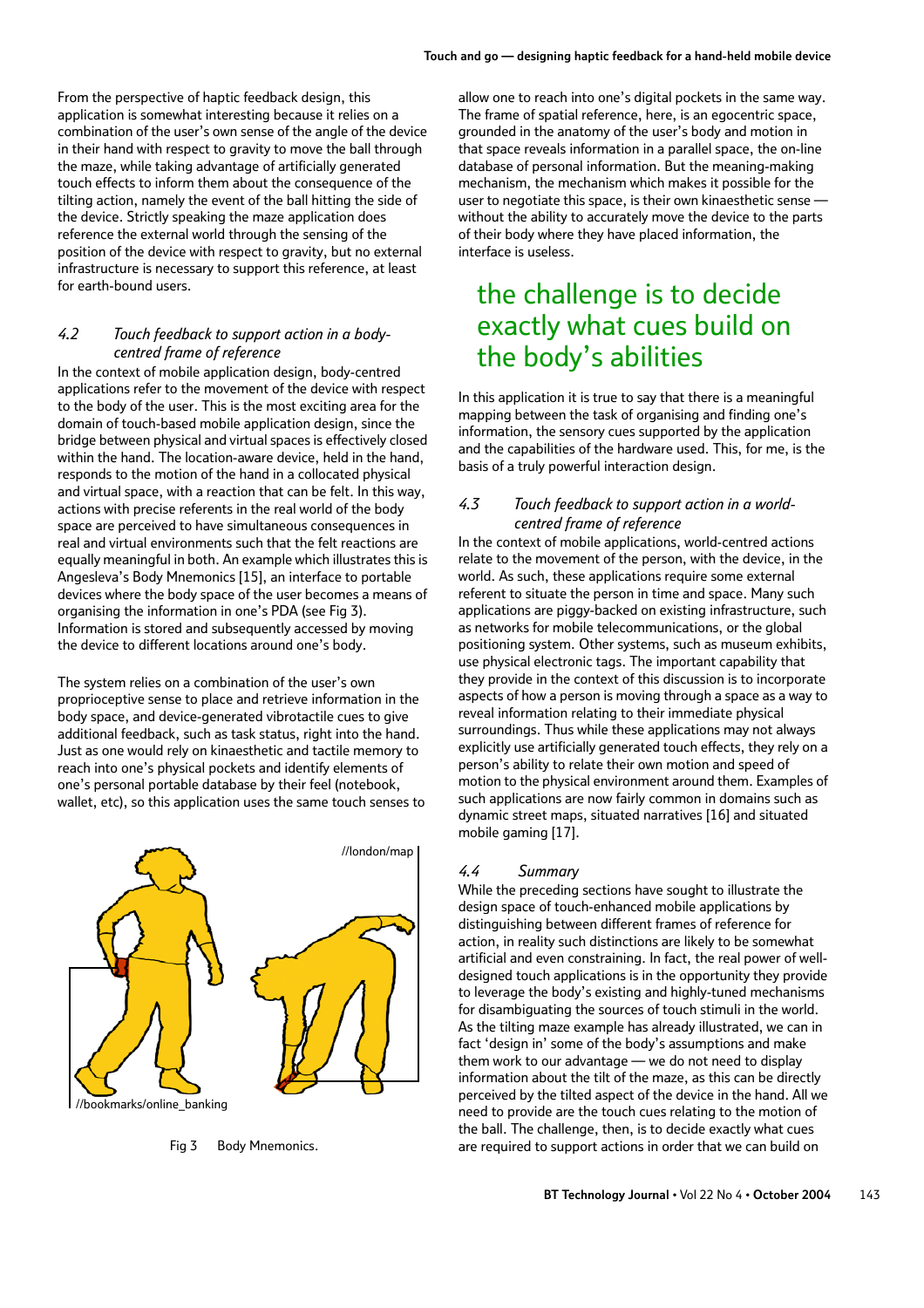the body's abilities rather than creating touch effects which are at best ambiguous and at worst potential sources of interference and error. The following section presents a simple thought experiment for the design of a touch-enhanced mobile application, in the context of which some preliminary suggestions are made about how to approach the design of touch effects for this application domain.

### **5. The design of a touch-enhanced mobile application — a thought experiment**

In order to consider the foregoing discussion in context, let us conduct a simple thought experiment. The central argument in this paper has been that the body's motion and its sense of its own motion can become a meaning-making mechanism in a context where actions and motions in different frames of reference in the physical world will have consequences in the representational space of a mobile application. Further, it has been suggested that the body's ability to extract this meaning depends on the sensitivity of the design to the various senses of touch. How, then, should one approach the design of such an application? Let us explore this process by considering the design of a personal navigation system. Let us further imagine that the design constraints are that the system should be based on a telephone or PDA and that it should be usable in an eyes-busy environment'.

The first question to ask is: 'What is the task?'

Here for the purposes of the exercise, we might define the task as the guidance of a moving person along a predetermined route in an eyes-busy environment.

# the senses of touch hold the key to the design of truly embodied mobile applications

The second question to ask is: 'What are the sensory cues associated with the task?' This is the point when we need to analyse the nature of the task and find a metaphor that will provide the user with a representational model of the interaction. Candidates for this metaphor might be a guiding hand or the notion of a guide-at-a-distance. The important thing to note is that the choice of metaphor will determine to a large extent the kind of sensory feedback that is relevant and appropriate for the task.

The quiding hand

To implement the notion of a guiding hand, we might expect to be able to give a user the sense of being taken by the hand and led along a predetermined path. Thus, we might want to find some way of integrating touch feedback and, moreover, touch feedback that can indicate direction in a device that can be hand-held or at least carried. Given this constraint, a number of approaches might be taken, which will largely depend on the technological resources at our disposal. We might

choose to display the direction to be taken as the position of an arrow on a tactile dial [18] or as a series of pulses delivered to the body's surface [19—22]. One important difference between these two solutions relates directly to the perceived frame of reference for action. The tactile arrow indicates the direction of motion in a devicecentred frame of reference; the user feels the arrow and must interpret the intended direction relative to the orientation of the device in their hand — upright or horizontal, tilted or level. In the case of the bodymounted display, information can be provided in the body-centred frame of reference, allowing the user to orient their body with respect to the direction of travel. A further advantage of this approach, as Traylor and Tan point out [23], is that it is less susceptible to disorientating effects such as sensory overload, a fact which has been shown to be particularly useful in altered gravity situations.

The quide-at-a-distance

This metaphor, suggestive of the kind of guidance provided by an air traffic control tower, would provide dynamic instructions to someone as they executed a predetermined route. Many such systems already exist for in-car navigation and some are currently under development for personal navigation devices [24]. The important consideration for this discussion is that such systems operate in a world-centred frame of reference, providing directions with respect to external physical landmarks. Because of the need to communicate information such as the names and descriptions of landmarks, such systems are likely to be more suited to speech feedback, though this might be augmented by non-visual directional cues in either audio or haptic channels.

In all cases, once the metaphor has been selected and the required sensory cues defined, the next question is to ask: 'What display capabilities are necessary or sufficient to support this task?' It is beyond the scope of this paper to detail all the possible solutions that are currently available for delivering various forms of haptic effects. Suffice it to say that, if the sensory cues required for a task are well defined, the particular technology used to implement these cues can be selected to conform to constraints such as size, cost, weight, and so on. The goal here has not been to suggest how to design an application interface incorporating touch technology, but rather to suggest how a designer might get to a point where the technology to be used can be defined.

### **6. Concluding thoughts**

In this paper, I have suggested that the coincidence of connectedness, location awareness, and richly multi-modal input and output capabilities in the coming generation of mobile devices requires an entirely new approach to interaction design. This new interaction paradigm, that must support actions in physical space that have consequences in both the real world in which a person is moving and the representational world of the application, will, I suggest, depend on the body as the meaning-making mechanism. Thus it is imperative for interaction designers to become conversant